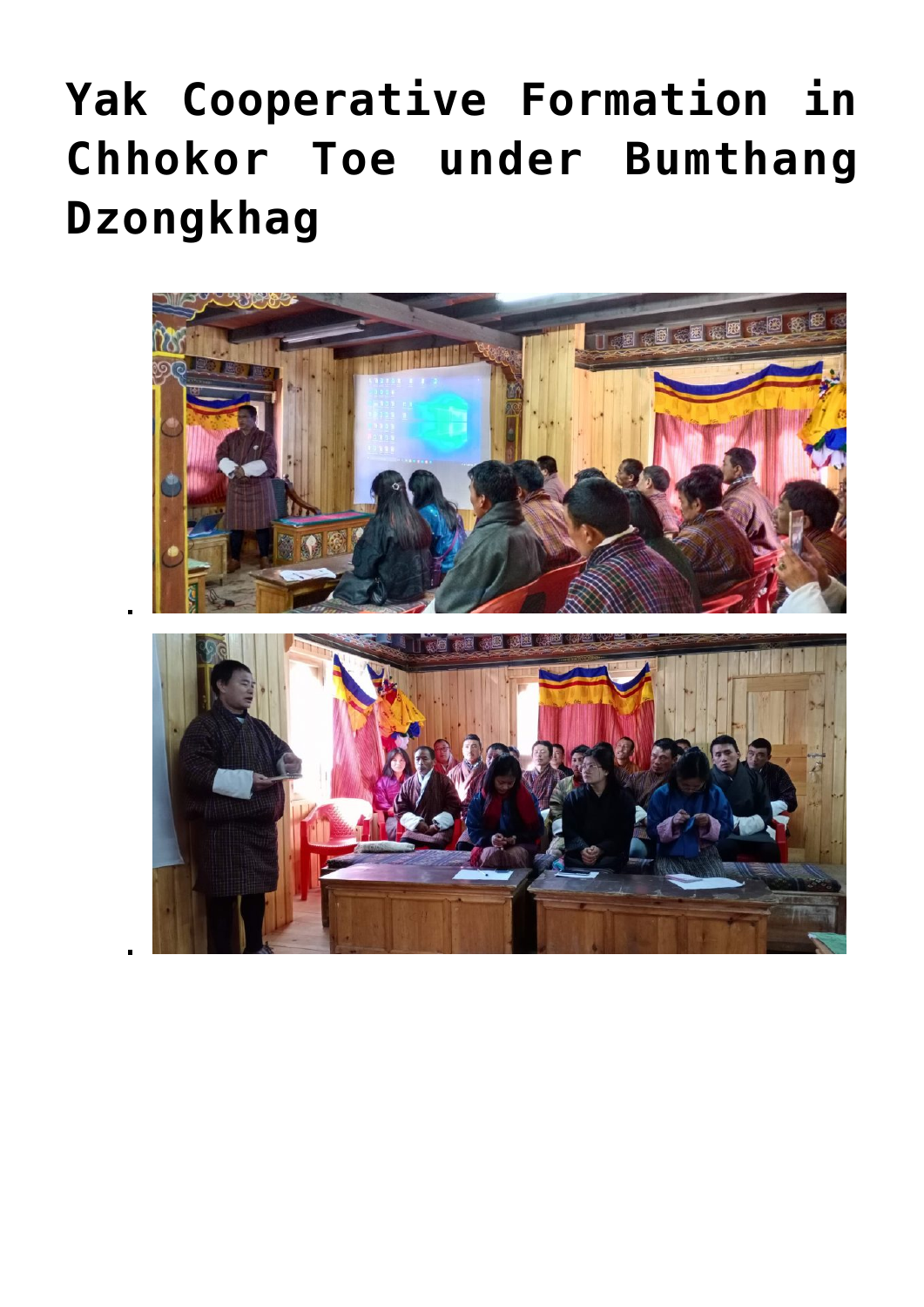

 $8^\text{th}$  to  $10^\text{th}$  March 2020: The team from Research & Extension Division (RED), National Highland and Research Development Centre (NHRDC) and Dzongkhag Livestock sector met with 40 yak herders from Chhokor Toe at Thangbi to sensitize and form a Yak Cooperative in the Dzongkhag. Chhoker Toe has two yak groups, Khendrock and Dhurdrock which involves 40 herders in total.

During the three days yak cooperative formation program, the selected 7 cooperatives principles were discussed and identified as voluntary and open membership; democratic member control; Members economics participation; Autonomy and independence; Education; Training and Information; Cooperation among cooperatives and Concern for the community. The